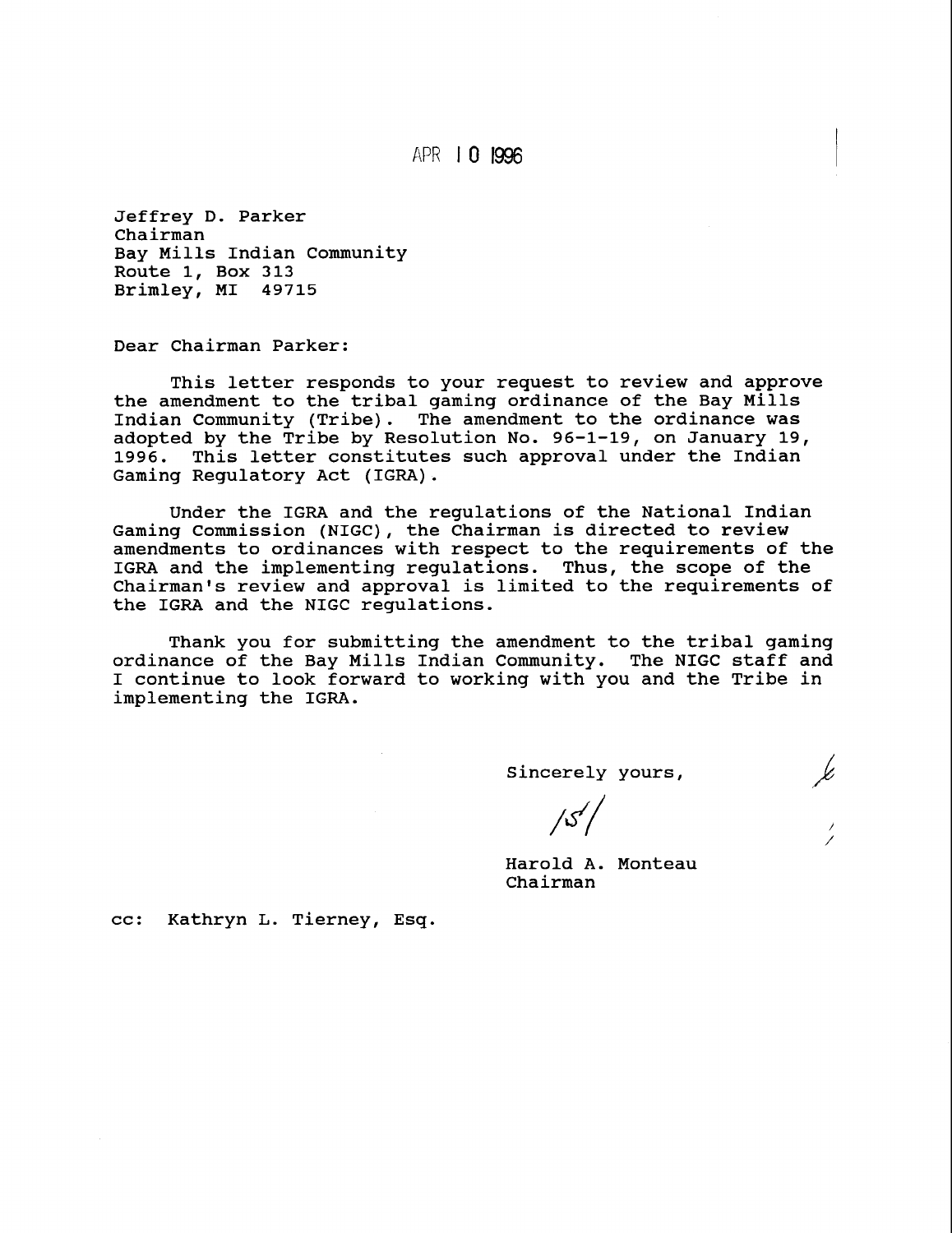## **BAY MILLS INDIAN COMMUNITY**

t<br>Lidad dialah salah salah salah salah salah salah salah salah salah salah salah salah salah salah salah salah<br>Salah salah salah salah salah salah salah salah salah salah salah salah salah salah salah salah salah salah s

**RURAL ROUTE NO. 1 BRIMLEY, MICHIGAN 49715** 

## **RESOLUTION**

## **Resolution No. 96-1-19**

- **WHEREAS** : The Bay Mills Indian Community is a federally recognized Indian tribe with a Constitution enacted pursuant to the Indian Reorganization Act of  $1\overline{9}34$ , 25 U.S.C. sec. 461,  $e^{t}$  seq., and
- **WHEREAS** : The Tribe regulates gaming on its Reservation under a compact with the State of Michigan and under its Gaming Ordinance, and
- **WHEREAS** : The Gaming Commission is the body charged with enforcement of the Compact and Ordinance, and
- **WHEREAS** : The prevention of conflicts of interest for members of the Gaming Commission requires amendment to the Gaming Ordinance.
- **NOW, THEREFORE BE IT RESOLVED,** that the Executive Council of the Bay Mills Indian Community hereby adopts the following amendment to sec. 2.27 of the Tribe's Gaming Ordinance, which underlines additions and strikes out deletions:

"Immediate family" means, with respect to the person under consideration, a husband or wife,  $father$ <sup>-mether</sup><sup>--sen<sub>7</sub>-daughter<sub>7</sub>-brether-er</sup> sister and any other individual who resides in the household of the Derson under consideration.

**APPROVED** : **ATTEST** :

Parker, President f*fey p. Parker, Presider*<br>Malys Indian Community Báy

**Executive Council** 

 $1010$ Anthony Teeple, Secretary Bay Mills Indian Community Executive Council